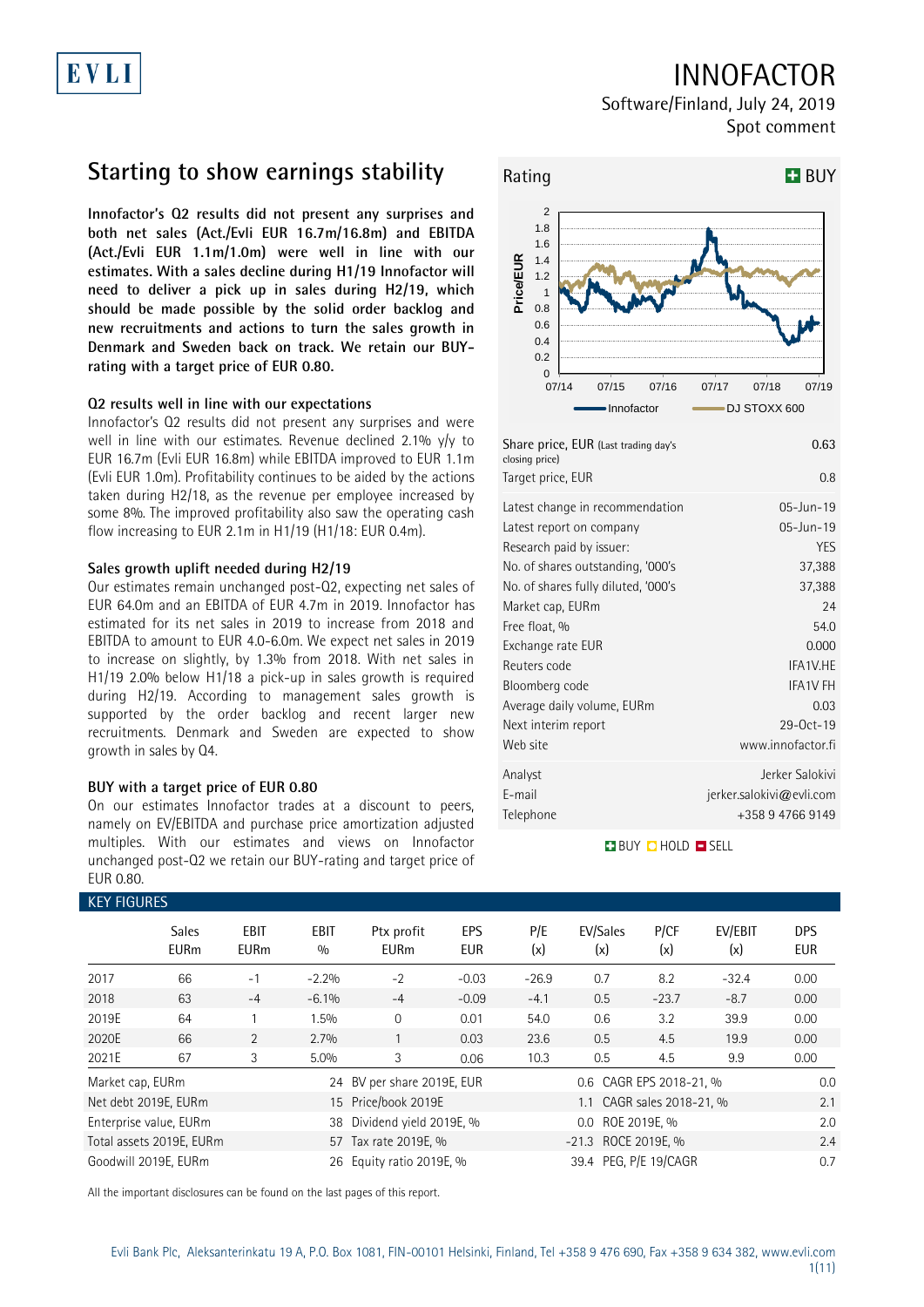Software/Finland, July 24, 2019 Spot comment

| Innofactor                          |          | 2017 01/18 02/18 |         |          |                         |                 |         |          | Q3/'18 Q4/'18 2018 Q1/'19 Q2/'19 Q3/'19E Q4/'19E 2019E 2020E 2021E |         |         |        |         |
|-------------------------------------|----------|------------------|---------|----------|-------------------------|-----------------|---------|----------|--------------------------------------------------------------------|---------|---------|--------|---------|
| Net sales                           | 65.7     | 16.5             | 17.0    | 13.8     | 15.9                    | 63.1            | 16.1    | 16.7     | 14.1                                                               | 17.1    | 64.0    | 65.6   | 67.2    |
| sales growth %                      | $10.1\%$ | $-4.5%$          | -0.8%   | $-2.5%$  |                         | $-7.3\% -3.8\%$ | $-2.0%$ | $-2.1\%$ | 2.2%                                                               | 7.6%    | 1.3%    | 2.5%   | 2.5%    |
|                                     |          |                  |         |          |                         |                 |         |          |                                                                    |         |         |        |         |
| <b>EBITDA</b>                       | 1.3      | 0.3              | 0.0     | $-0.5$   | $-0.9$                  | $-1.0$          | 0.9     | 1.1      | 0.7                                                                | 2.0     | 4.7     | 5.5    | 5.9     |
| <b>EBITDA</b> margin                | $2.0\%$  | $2.1\%$          | 0.2%    | $-3.6%$  |                         | $-5.7\% -1.6\%$ | 5.4%    | $6.8\%$  | 5.0%                                                               | 11.8%   | 7.4%    | 8.4%   | $8.7\%$ |
| Acquisition related depreciation    | $-2.0$   | $-0.5$           | $-0.5$  | $-0.5$   | $-0.5$                  | $-2.0$          | $-0.5$  | $-0.5$   | $-0.5$                                                             | $-0.5$  | $-2.0$  | $-2.0$ | $-0.7$  |
| EB IT                               | $-1.5$   | $-0.4$           | $-0.6$  | $-1.2$   | $-1.7$                  | $-3.9$          | $-0.1$  | 0.2      | $-0.2$                                                             | 1.1     | 1.0     | 1.8    | 3.4     |
| <b>EBIT</b> margin                  | 1.4%     | $-2,000$         | $-3.7%$ |          | $-8.6\% -10.7\% -6.1\%$ |                 | $-0.6%$ | 0.9%     | $-1.4%$                                                            | 6.4%    | 1.5%    | 2.7%   | $5.0\%$ |
|                                     |          |                  |         |          |                         |                 |         |          |                                                                    |         |         |        |         |
| Adj. EBIT (excl. acquisition depr.) | 0.6      | 0.1              | $-0.1$  | $-0.7$   | $-1.2$                  | $-1.8$          | 0.4     | 0.7      | 0.3                                                                | 1.6     | 3.0     | 3.8    | 4.1     |
| Adj. EBIT margin                    | 0.9%     | 0.9%             | $-0.7%$ | $-4.9\%$ | $-7.5\%$                | $-2.9%$         | 2.6%    | $4.0\%$  | 2.2%                                                               | $9.4\%$ | $4.7\%$ | 5.8%   | $6.0\%$ |

Source: Innofactor, Evli Research estimates

|                                       | <b>MCAP</b> |       | EV/EBIT |        |            | EV/EBITDA  |        |        | P/E        |        |
|---------------------------------------|-------------|-------|---------|--------|------------|------------|--------|--------|------------|--------|
| <b>INNOFACTOR PEER GROUP</b>          | <b>MEUR</b> | 19E   | 20E     | 21E    | <b>19E</b> | <b>20E</b> | 21E    | 19E    | <b>20E</b> | 21E    |
| <b>Tieto</b>                          | 1733        | 11.9x | 11.2x   | 10.7x  | 8.5x       | 8.1x       | 7.9x   | 12.8x  | 12.0x      | 11.5x  |
| Atea                                  | 1306        | 15.5x | 12.7x   | 11.2x  | 9.3x       | 8.2x       | 7.5x   | 20.2x  | 15.9x      | 14.0x  |
| Knowit                                | 346         | 11.3x | 10.5x   | 9.7x   | 9.2x       | 8.6x       | 8.0x   | 14.3x  | 13.1x      | 12.1x  |
| <b>HiQ</b>                            | 283         | 13.0x | 12.9x   | 12.2x  | 11.0x      | 10.9x      | 10.4x  | 17.4x  | 16.5x      | 15.6x  |
| <b>B</b> ouvet                        | 324         | 13.6x | 12.7x   | 11.8x  | 10.8x      | 10.1x      | 9.5x   | 17.4x  | 16.2x      | 15.2x  |
| Enea                                  | 279         | 15.0x | 13.7x   | 12.3x  | 11.7x      | 11.4x      | 10.6x  | 18.6x  | 16.8x      | 14.5x  |
| Gofore                                | 121         | 11.7x | 11.2x   | 9.8x   | 10.5x      | 10.0x      | 8.9x   | 16.6x  | 14.6x      | 13.0x  |
| Digia                                 | 89          | 11.0x | 9.5x    | 8.7x   | 7.7x       | 6.6x       | 6.1x   | 12.7x  | 10.6x      | 9.7x   |
| <b>Siili Solutions</b>                | 62          | 10.7x | 8.4x    | 7.3x   | 8.4x       | 6.9x       | 6.2x   | 13.1x  | 10.2x      | 9.0x   |
| Solteg                                | 28          | 12.5x | 12.2x   | 10.8x  | 6.6x       | 6.4x       | 5.9x   | 7.4x   | 6.6x       | 5.8x   |
| Peer Group Average                    | 457         | 12.6x | 11.5x   | 10.5x  | 9.4x       | 8.7x       | 8.1x   | 15.0x  | 13.3x      | 12.0x  |
| Peer Group Median                     | 281         | 12.2x | 11.7x   | 10.8x  | 9.3x       | 8.4x       | 8.0x   | 15.5x  | 13.9x      | 12.6x  |
| Innofactor (Evli est.)                | 23          | 40.0x | 20.0x   | 9.9x   | 8.2x       | 6.5x       | 5.7x   | 52.3x  | 23.4x      | 10.0x  |
| Innofactor prem./disc. to peer median |             | >100% | 71%     | -8%    | $-12%$     | $-23%$     | $-28%$ | >100%  | 69%        | $-20%$ |
| Innofactor adj.* (Evli est.)          | 23          | 12.9x | 9.5x    | 8.2x   | 8.2x       | 6.5x       | 5.7x   | 11.1x  | 8.9x       | 8.1x   |
| Innofactor prem./disc. to peer median |             | 5%    | $-19%$  | $-24%$ | $-12%$     | $-23%$     | $-28%$ | $-28%$ | -36%       | -36%   |

Source Bloomberg, Evli Research. \*Excl. Purchase price amortizations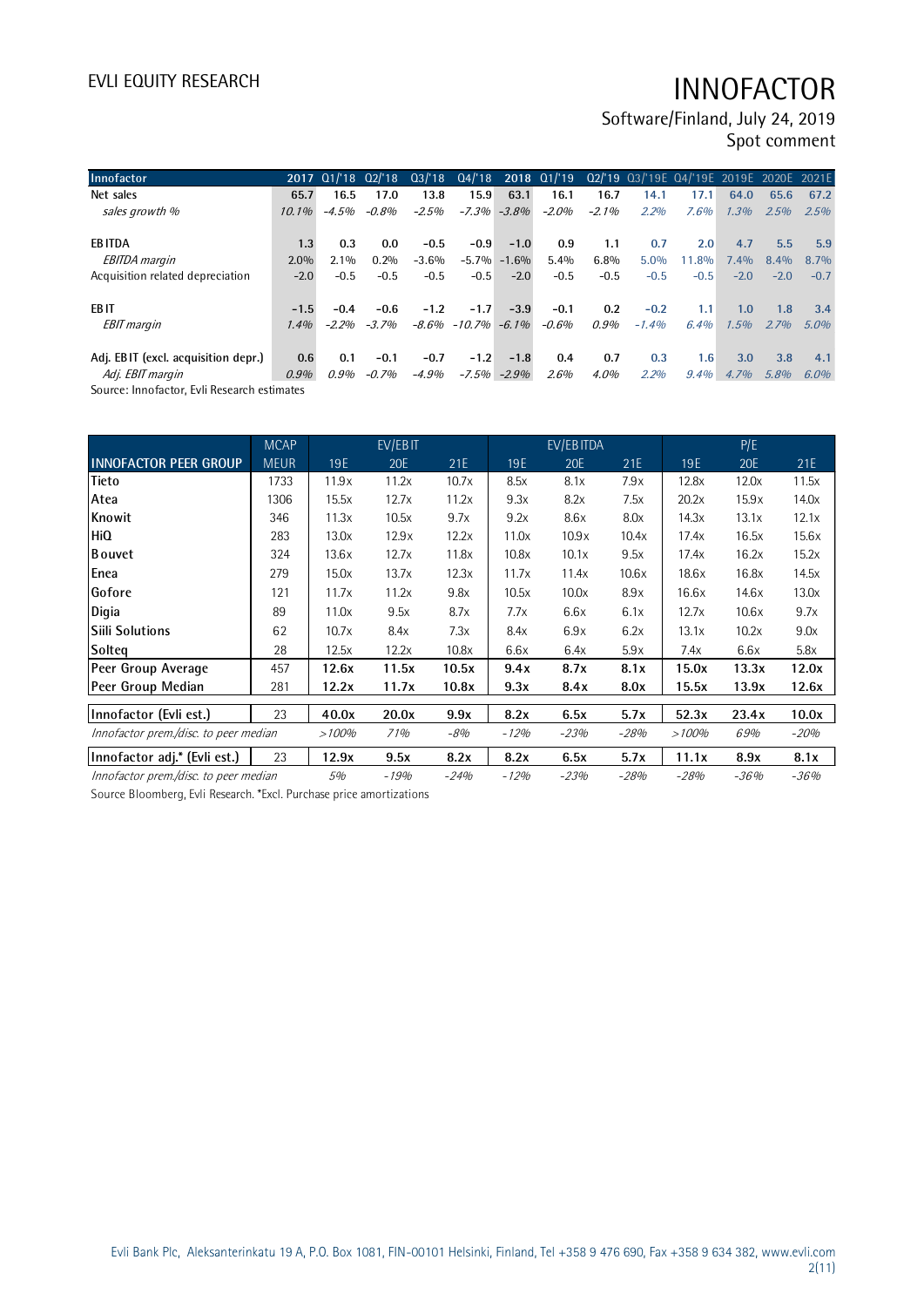## Software/Finland, July 24, 2019 Spot comment

| VALUATION RESULTS        | <b>BASE CASE DETAILS</b>   | <b>VALUATION ASSUMPTIONS</b> | ASSUMPTIONS FOR WACC           |      |
|--------------------------|----------------------------|------------------------------|--------------------------------|------|
| Current share price      | 0.63 PV of Free Cash Flow  | 24 Long-term growth, %       | 2.0 Risk-free interest rate, % | 2.25 |
| DCF share value          | 0.80 PV of Horizon value   | 26 WACC, %                   | 8.4 Market risk premium, %     | 5.8  |
| Share price potential, % | 26.5 Unconsolidated equity | 0 Spread, %                  | 0.5 Debt risk premium, %       | 2.8  |
| Maximum value            | 0.9 Marketable securities  | 0 Minimum WACC, %            | 7.9 Equity beta coefficient    | 1.00 |
| Minimum value            | 0.7 Debt - dividend        | -21 Maximum WACC, %          | 8.9 Target debt ratio, %       | 20   |
| Horizon value, %         | 52.2 Value of stock        | 30 Nr of shares, Mn          | 37.4 Effective tax rate, %     | 20   |

| DCF valuation, EURm         | 2018     | 2019E          | 2020E    | 2021E          | 2022E          | 2023E          | 2024E          | 2025E          | 2026E          | 2027E          | 2028E          | Horizon |
|-----------------------------|----------|----------------|----------|----------------|----------------|----------------|----------------|----------------|----------------|----------------|----------------|---------|
| Net sales                   | 63       |                | 66       | 67             | 69             |                | 72             | 74             | 76             | 78             | 80             | 81      |
|                             |          | 64             |          |                |                | 71             |                |                |                |                |                |         |
| Sales growth, %             | $-3.8$   | 1.3            | 2.5      | 2.5            | 2.5            | 2.5            | 2.5            | 2.5            | 2.5            | 2.5            | 2.0            | 2.0     |
| Operating income (EBIT)     | $-4$     |                | 2        | 3              | 4              | 4              | 4              | $\overline{4}$ | 4              | 4              | 4              |         |
| EBIT margin, %              | -6.1     | 1.5            | 2.7      | 5.0            | 5.3            | 5.5            | 5.5            | 5.5            | 5.5            | 5.5            | 5.5            | 5.5     |
| + Depreciation+amort.       |          | $\overline{4}$ | 4        | 2              | $\overline{2}$ |                |                |                |                |                |                |         |
| - Income taxes              |          | $\Omega$       | $\Omega$ | - 1            | $-1$           | $-1$           | -1             | - 1            |                | - 1            |                |         |
| - Change in NWC             |          |                | $\Omega$ |                | $\Omega$       |                |                | 0              |                |                |                |         |
| NWC / Sales, %              | $-1.2$   | $-5.1$         | $-5.1$   | $-5.1$         | $-5.1$         | $-5.1$         | $-5.1$         | $-5.1$         | $-5.1$         | $-5.1$         | $-5.1$         |         |
| + Change in other liabs     |          | 0              | 0        | $\Omega$       | 0              | $\Omega$       | $\Omega$       | $\Omega$       | $\Omega$       |                |                |         |
| - Capital Expenditure       | $-6$     | $-2$           | $-2$     | $-2$           | $-2$           | $-2$           | $-2$           | $-3$           | $-3$           | $-3$           | $-3$           |         |
| Investments / Sales, %      | 9.7      | 2.5            | 3.4      | 3.4            | 3.4            | 3.4            | 3.4            | 3.4            | 3.4            | 3.4            | 3.4            | 3.4     |
| - Other items               | $\Omega$ | $\mathbf{0}$   | $\Omega$ | 0              | 0              | $\Omega$       | 0              | $\Omega$       | 0              | 0              | 0              |         |
| $=$ Unlevered Free CF (FCF) | $-7$     | 6              | 3        | 3              | 3              | 3              | 3              | 3              | 3              | 3              | 4              | 56      |
| = Discounted FCF (DFCF)     |          | 6              | 3        | $\overline{2}$ | $\overline{2}$ | $\overline{2}$ | $\overline{2}$ | $\overline{2}$ | $\overline{2}$ | $\overline{2}$ | 2              | 26      |
|                             |          |                |          |                |                |                |                |                |                |                |                |         |
| = DFCF min WACC             |          | 6              | 3        | $\overline{2}$ | 2              | 2              | 2              | $\overline{2}$ | 2              | $\overline{2}$ | $\overline{2}$ | 30      |
| $=$ DFCF max WACC           |          | 6              | 3        | 2              | 2              | 2              | $\overline{2}$ | $\overline{2}$ | $\overline{2}$ | $\mathfrak{D}$ | 2              | 23      |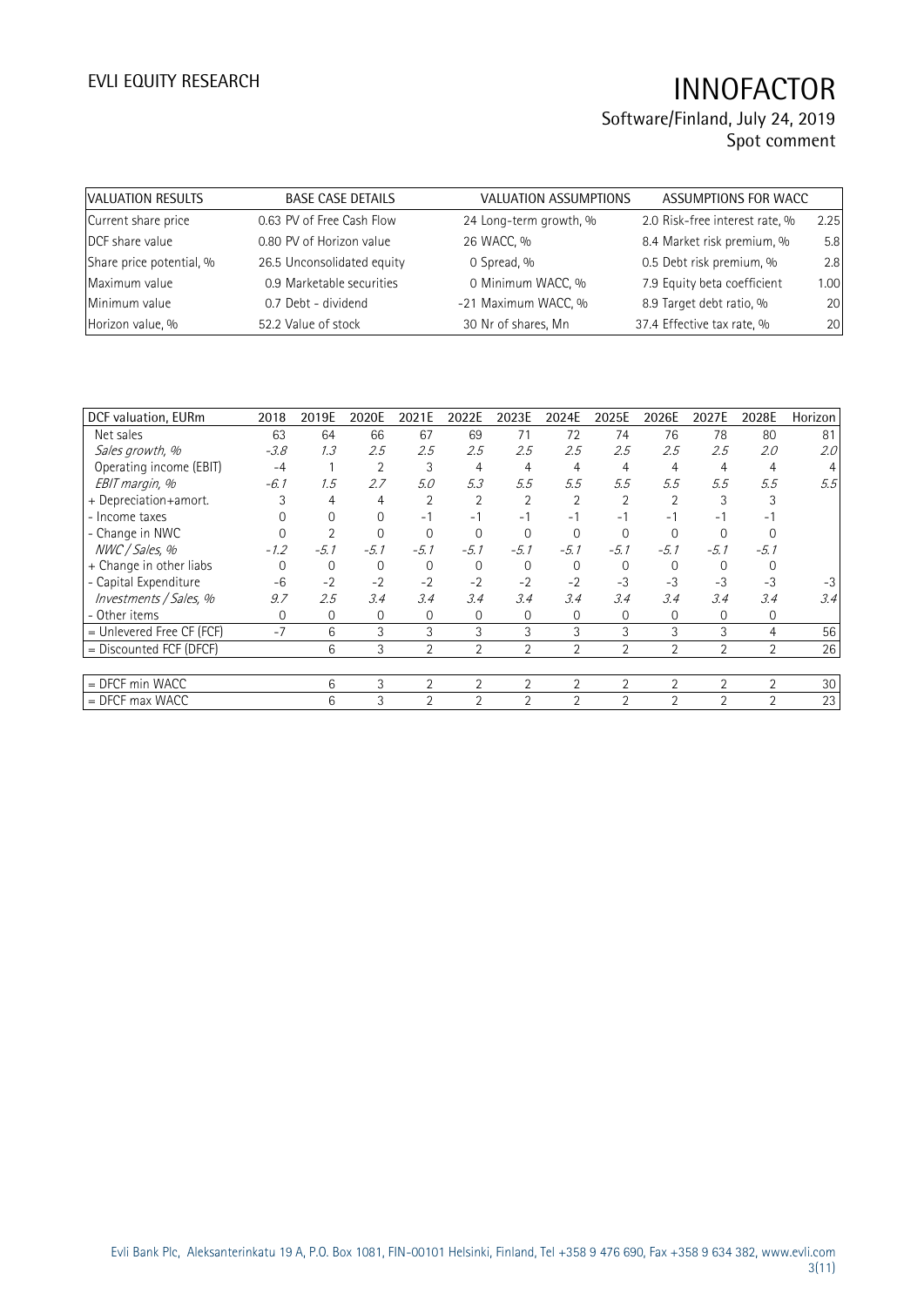# EVLI EQUITY RESEARCH **INNOFACTOR** Software/Finland, July 24, 2019

Spot comment

| <b>INTERIM FIGURES</b>               |                     |             |              |             |          |              |              |             |                |                |                |                |
|--------------------------------------|---------------------|-------------|--------------|-------------|----------|--------------|--------------|-------------|----------------|----------------|----------------|----------------|
| EVLI ESTIMATES, EURm                 | 201801              | 201802      | 201803       | 201804      | 2018     | 201901       | 201902       | 2019Q3E     | 2019Q4E        | 2019E          | 2020E          | 2021E          |
| Net sales                            | 16                  | 17          | 14           | 16          | 63       | 16           | 17           | 14          | 17             | 64             | 66             | 67             |
| EBITDA                               | 0                   | $\mathbf 0$ | $\mathbf{0}$ | $-1$        | $-1$     |              |              |             | $\overline{2}$ | 5              | 6              | 6              |
| EBITDA margin (%)                    | 2.1                 | 0.2         | $-3.6$       | $-5.7$      | $-1.6$   | 5.4          | 6.8          | 5.0         | 11.8           | 7.4            | 8.4            | 8.7            |
| EBIT                                 | $\mathbf 0$         | $-1$        | $-1$         | $-2$        | $-4$     | $\Omega$     | $\mathbf 0$  | 0           | $\mathbf{1}$   | $\overline{1}$ | $\overline{2}$ | 3              |
| EBIT margin (%)                      | $-2.2$              | $-3.7$      | $-8.6$       | $-10.7$     | $-6.1$   | $-0.6$       | 0.9          | $-1.4$      | 6.4            | 1.5            | 2.7            | 5.0            |
| Net financial items                  | $\Omega$            | $\mathbf 0$ | $\mathbf{0}$ | $\Omega$    | $\Omega$ | $\Omega$     | $\Omega$     | 0           | $\Omega$       | $-1$           | $-1$           | $\mathbf{0}$   |
| Pre-tax profit                       | 0                   | $-1$        | $-1$         | $-1$        | $-4$     | $\Omega$     | $\Omega$     | 0           |                | $\Omega$       |                | 3              |
| Tax                                  | $\Omega$            | $\mathbf 0$ | $\mathbf 0$  | $\mathbf 0$ |          | $\Omega$     | $\Omega$     | $\mathbf 0$ | $\mathbf 0$    | $\Omega$       | $\mathbf{0}$   | $-1$           |
| Tax rate (%)                         | 19.9                | 20.1        | 20.0         | 9.7         | 16.4     | 55.3         | 102.9        | 21.0        | 21.0           | $-21.3$        | 21.0           | 21.0           |
| Net profit                           | $\mathbf 0$         | $-1$        | $-1$         | $-1$        | $-3$     | $\Omega$     | 0            | 0           | $\overline{1}$ | $\mathbf{0}$   | $\overline{1}$ | $\overline{2}$ |
| EPS                                  | $-0.01$             | $-0.02$     | $-0.03$      | $-0.03$     | $-0.09$  | 0.00         | 0.00         | $-0.01$     | 0.02           | 0.01           | 0.03           | 0.06           |
| EPS adjusted (diluted no. of shares) | $-0.01$             | $-0.02$     | $-0.03$      | $-0.03$     | $-0.09$  | 0.00         | 0.00         | $-0.01$     | 0.02           | 0.01           | 0.03           | 0.06           |
| Dividend per share                   | 0.00                | 0.00        | 0.00         | 0.00        | 0.00     | 0.00         | 0.00         | 0.00        | 0.00           | 0.00           | 0.00           | 0.00           |
| SALES, EURm                          |                     |             |              |             |          |              |              |             |                |                |                |                |
| Innofactor                           | 16                  | 17          | 14           | 16          | 63       | 16           | 17           | 14          | 17             | 64             | 66             | 67             |
| Total                                | 16                  | 17          | 14           | 16          | 63       | 16           | 17           | 14          | 17             | 64             | 66             | 67             |
| SALES GROWTH, Y/Y %                  |                     |             |              |             |          |              |              |             |                |                |                |                |
| Innofactor                           | $-4.5$              | $-0.8$      | $-2.5$       | $-7.3$      | $-3.8$   | $-2.0$       | $-2.1$       | 2.2         | 7.6            | 1.3            | 2.5            | 2.5            |
| <b>Total</b>                         | $-4.5$              | $-0.8$      | $-2.5$       | $-7.3$      | $-3.8$   | $-2.0$       | $-2.1$       | 2.2         | 7.6            | 1.3            | 2.5            | 2.5            |
| EBIT, EURm                           |                     |             |              |             |          |              |              |             |                |                |                |                |
| Innofactor                           | $\mathsf{O}\xspace$ | $-1$        | $-1$         | $-2$        | $-4$     | $\mathbf{0}$ | $\mathbf 0$  | 0           |                | $\overline{1}$ | $\overline{2}$ | 3              |
| Total                                | $\mathbf 0$         | $-1$        | $-1$         | $-2$        | $-4$     | $\mathbf{0}$ | $\mathbf{0}$ | 0           |                |                | $\overline{2}$ | 3              |
| EBIT margin, %                       |                     |             |              |             |          |              |              |             |                |                |                |                |
| Innofactor                           | $-2.2$              | $-3.7$      | $-8.6$       | $-10.7$     | $-6.1$   | $-0.6$       | 0.9          | $-1.4$      | 6.4            | 1.5            | 2.7            | 5.0            |
| Total                                | $-2.2$              | $-3.7$      | $-8.6$       | $-10.7$     | $-6.1$   | $-0.6$       | 0.9          | $-1.4$      | 6.4            | 1.5            | 2.7            | 5.0            |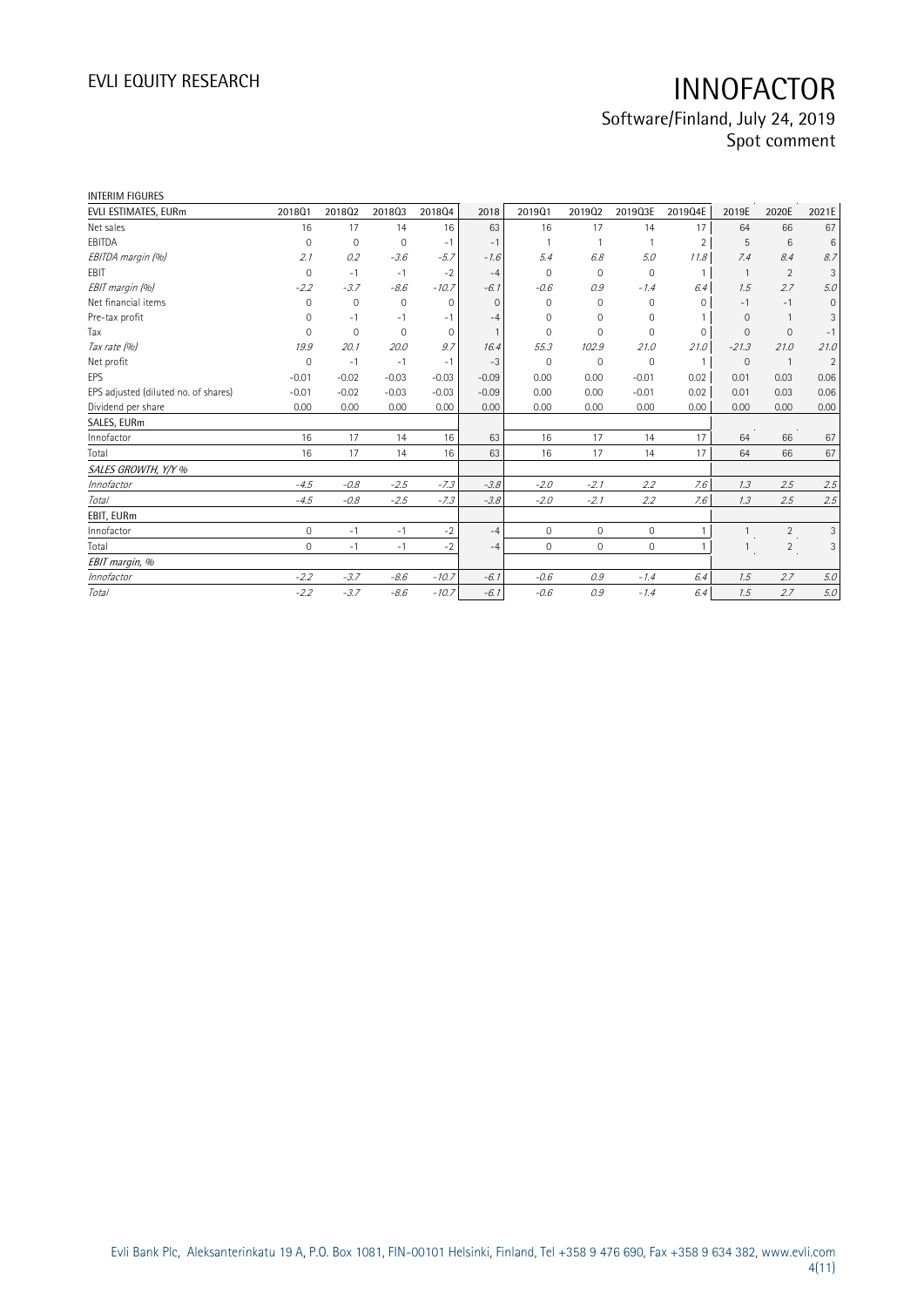## Software/Finland, July 24, 2019 Spot comment

| INCOME STATEMENT, EURm                   | 2014                    | 2015                        | 2016                | 2017                | 2018           | 2019E                       | 2020E               | 2021E               |
|------------------------------------------|-------------------------|-----------------------------|---------------------|---------------------|----------------|-----------------------------|---------------------|---------------------|
| Sales                                    | 44                      | 44                          | 60                  | 66                  | 63             | 64                          | 66                  | 67                  |
| Sales growth (%)                         | 34.1                    | 1.4                         | 34.1                | 10.1                | $-3.8$         | 1.3                         | 2.5                 | 2.5                 |
| Costs                                    | $-40$                   | $-41$                       | $-55$               | $-64$               | $-64$          | $-59$                       | $-60$               | $-61$               |
| Reported EBITDA                          | $\overline{4}$          | $\overline{4}$              | 5                   | 1                   | $-1$           | 5                           | 6                   | 6                   |
| Extraordinary items in EBITDA            | $\mathbf 0$             | $\mathbf 0$                 | $\mathbf 0$         | $\mathbf 0$         | $\mathbf 0$    | $\mathbf 0$                 | $\mathbf 0$         | $\mathbf 0$         |
| EBITDA margin (%)                        | 8.7                     | 8.3                         | 8.1                 | 2.0                 | $-1.6$         | 7.4                         | 8.4                 | 8.7                 |
| Depreciation                             | $-1$                    | $-1$                        | $-2$                | $-3$                | $-3$           | $-4$                        | $-4$                | $-2$                |
| EBITA                                    | $\overline{2}$          | 3                           | $\sqrt{2}$          | $-1$                | $-4$           | $\mathbf{1}$                | $\overline{c}$      | 3                   |
| Goodwill amortization / writedown        | $\mathbf 0$             | $\mathbf 0$                 | $\mathbf 0$         | $\mathbf 0$         | $\mathbf 0$    | $\mathbf 0$                 | $\mathbf 0$         | $\mathbf 0$         |
| Reported EBIT                            | $\overline{2}$          | 3                           | $\overline{2}$      | $-1$                | $-4$           | $\mathbf{1}$                | $\overline{2}$      | 3                   |
| EBIT margin (%)                          | 5.5                     | 5.7                         | 3.9                 | $-2.2$              | $-6.1$         | 1.5                         | 2.7                 | 5.0                 |
| Net financials                           | 0                       | $-1$                        | $\mathbf 0$         | $\mathbf 0$         | $\mathbf 0$    | $-1$                        | $-1$                | $\mathbf 0$         |
| Pre-tax profit                           | $\overline{2}$          | $\sqrt{2}$                  | $\overline{2}$      | $-2$                | $-4$           | $\mathbb O$                 | 1                   | 3                   |
| Extraordinary items                      | $\mathsf{O}\xspace$     | $\mathbf 0$                 | $\mathsf{O}\xspace$ | $\mathbf 0$         | $\mathbf 0$    | $\mathbf 0$                 | 0                   | $\mathbf 0$         |
| Taxes                                    | $\mathbf 0$             | $\mathbf 0$                 | 0                   | $\mathbf 0$         | $\mathbf{1}$   | $\mathsf{O}\xspace$         | 0                   | $-1$                |
| Minority shares                          | 0                       | $\mathsf{O}\xspace$         | $\mathsf{O}\xspace$ | $\mathsf{O}\xspace$ | $\mathbf 0$    | $\mathbb O$                 | 0                   | $\mathbf 0$         |
| Net profit                               | $\mathbf{1}$            | $\mathbf{1}$                | 1                   | $-1$                | $-3$           | $\mathbb O$                 | 1                   | $\overline{2}$      |
| <b>BALANCE SHEET, EURm</b>               |                         |                             |                     |                     |                |                             |                     |                     |
|                                          |                         |                             |                     |                     |                |                             |                     |                     |
| Assets                                   |                         |                             |                     |                     |                |                             |                     |                     |
| Fixed assets                             | $\overline{4}$          | $\overline{4}$              | 10                  | 8                   | 12             | 10                          | 9                   | 8                   |
| % of sales                               | $\mathcal G$            | 8                           | 16                  | 13                  | 19             | 16                          | 13                  | 13                  |
| Goodwill                                 | 20                      | 20                          | 28                  | 26                  | 26             | 26                          | 26                  | 26                  |
| % of sales                               | 45                      | 44                          | 46                  | 40                  | 41             | 41                          | 40                  | 39                  |
| Inventory                                | $\mathbf 0$             | 0                           | $\mathbf 0$         | $\mathbf 0$         | 0              | $\mathbb O$                 | $\mathbf 0$         | $\mathbf 0$         |
| % of sales                               | 0                       | $\mathcal O$                | О                   | 0                   | 0              | 0                           | 0                   | 0                   |
| Receivables                              | 16                      | 13                          | 19                  | 17                  | 13             | 13                          | 14                  | 14                  |
| % of sales                               | 36                      | 30                          | 33                  | 26                  | 21             | 21                          | 21                  | 21                  |
| Liquid funds                             | $\mathbf{1}$            | $\mathbf{1}$                | $\mathbf{1}$        | 1                   | $\mathbf 0$    | $\sqrt{2}$                  | $\sqrt{2}$          | $\overline{2}$      |
| % of sales                               | $\sqrt{2}$              | $\mathcal{L}_{\mathcal{L}}$ | $\sqrt{2}$          | $\mathcal I$        | 0              | $\mathcal{S}_{\mathcal{S}}$ | 3                   | $\mathcal{I}$       |
| Total assets<br>Liabilities              | 48                      | 44                          | 64                  | 58                  | 57             | 57                          | 56                  | 56                  |
| Equity                                   | 20                      | 21                          | 23                  | 25                  | 21             | 22                          | 23                  | 26                  |
| % of sales                               | 45                      | 48                          | 38                  | 38                  | 34             | 35                          | 36                  | 38                  |
| Deferred taxes                           | $\mathbf{1}$            | $\mathbf{1}$                | $\overline{2}$      | $\overline{2}$      | $\overline{1}$ | $\mathbf{1}$                | 1                   | $\overline{1}$      |
| % of sales                               | $\overline{2}$          | $\mathcal{L}_{\mathcal{L}}$ | $\overline{4}$      | $\mathcal{I}% _{G}$ | $\overline{2}$ | $\mathcal{L}_{\mathcal{L}}$ | $\overline{2}$      | $\overline{2}$      |
| Interest bearing debt                    | 14                      | 12                          | 17                  | 14                  | 21             | 16                          | 14                  | 12                  |
| % of sales                               | 32                      | 28                          | 28                  | 22                  | 33             | 26                          | 22                  | 18                  |
| Non-interest bearing current liabilities | 13                      | 9                           | 22                  | 17                  | 14             | 17                          | 17                  | 17                  |
| % of sales                               | 31                      | 21                          | 37                  | 27                  | 22             | 26                          | 26                  | 26                  |
| Other interest free debt                 | $\mathbf 0$             | $\mathbf 0$                 | $\bf 0$             | $\mathbf 0$         | $\mathbb O$    | $\mathsf{O}\xspace$         | $\mathbf 0$         | $\mathbf 0$         |
| % of sales                               | 0                       | 0                           | 0                   | 0                   | 0              | 0                           | 0                   | 0                   |
| <b>Total liabilities</b>                 | 48                      | 44                          | 64                  | 58                  | 57             | 57                          | 56                  | 56                  |
| CASH FLOW, EURm                          |                         |                             |                     |                     |                |                             |                     |                     |
| + EBITDA                                 | $\overline{4}$          | $\overline{4}$              | 5                   | 1                   | $-1$           | 5                           | 6                   | 6                   |
| - Net financial items                    | $\mathsf{O}\xspace$     | $-1$                        | $\mathsf{O}\xspace$ | $\mathsf{O}\xspace$ | $\mathbf 0$    | $-1$                        | $-1$                | $\mathsf{O}\xspace$ |
| - Taxes                                  | 0                       | 0                           | 2                   | 0                   | $\mathbf 0$    | 0                           | 0                   | $-1$                |
| - Increase in Net Working Capital        | $-1$                    | $\mathbf{1}$                | $-1$                | $\overline{2}$      | $\mathbf 0$    | $\sqrt{2}$                  | $\mathbf 0$         | $\mathbf 0$         |
| +/- Other                                | $\mathsf{O}\xspace$     | $\mathbf 0$                 | $-2$                | $\mathbf{1}$        | $\mathbf 0$    | $\mathbb O$                 | 0                   | $\mathbf 0$         |
| = Cash flow from operations              | $\overline{2}$          | $\overline{4}$              | 3                   | $\overline{4}$      | $-1$           | $\overline{7}$              | 5                   | 5                   |
| - Capex                                  | $-1$                    | $\mathbf 0$                 | $-1$                | $-2$                | -6             | $^{\rm -2}$                 | $-2$                | $-2$                |
| - Acquisitions                           | $\mathsf{O}\xspace$     | $-2$                        | -6                  | $\mathbf 0$         | $\mathbf 0$    | $\mathbb O$                 | $\mathbf 0$         | $\mathsf{O}\xspace$ |
| + Divestments                            | 0                       | $\mathbf 0$                 | $\mathbf 0$         | $\mathbf 0$         | $\mathbf 0$    | $\mathbb O$                 | $\mathbf 0$         | $\mathbf 0$         |
| = Net cash flow                          | $\overline{2}$          | $\sqrt{2}$                  | $-4$                | $\overline{2}$      | -6             | 5                           | 3                   | 3                   |
| +/- Change in interest-bearing debt      | $-1$                    | $-1$                        | 4                   | $-2$                | $\overline{7}$ | $-4$                        | $-2$                | $-3$                |
| +/- New issues/buybacks                  | $\overline{\mathbf{c}}$ | $\mathbf{1}$                | 0                   | $\overline{4}$      | $\mathbf 0$    | $\mathbf{1}$                | $\mathbf 0$         | $\mathsf{O}\xspace$ |
| - Paid dividend                          | 0                       | $\mathbf 0$                 | 0                   | $\mathsf{O}\xspace$ | $\mathbf 0$    | $\mathsf{O}\xspace$         | $\mathbf 0$         | $\mathsf{O}\xspace$ |
| +/- Change in loan receivables           | 0                       | $\mathbf 0$                 | $\mathbf{1}$        | $\overline{2}$      | $\mathbf 0$    | $\mathsf{O}\xspace$         | $\mathsf{O}\xspace$ | $\mathbf 0$         |
| Change in cash                           | $\overline{2}$          | $\mathbf{1}$                | $\mathbf{1}$        | 5                   | $\mathbf 0$    | $\mathbf{1}$                | 0                   | $\mathsf{O}\xspace$ |
|                                          |                         |                             |                     |                     |                |                             |                     |                     |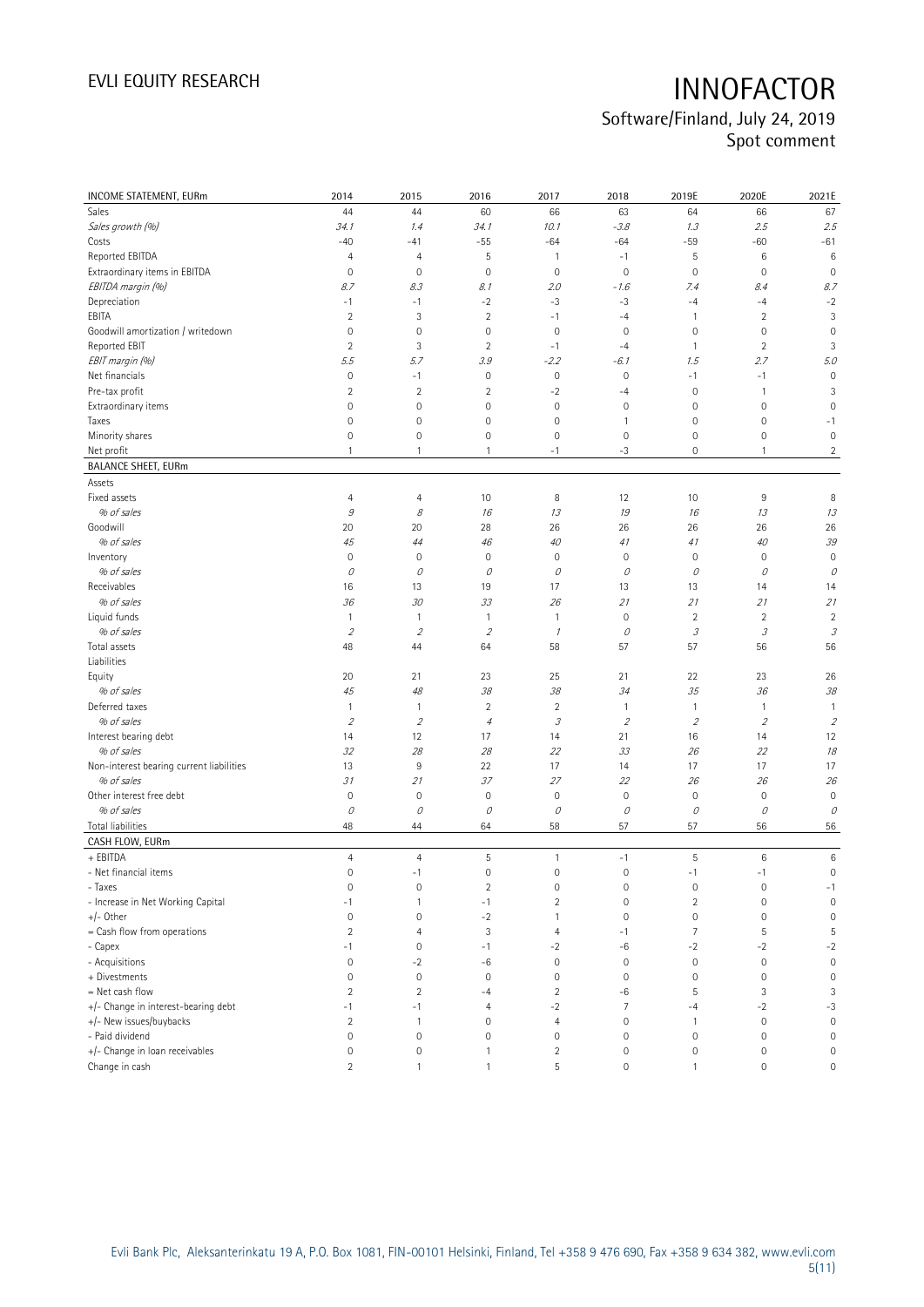## Software/Finland, July 24, 2019 Spot comment

| <b>KEY FIGURES</b>                  | 2015           | 2016           | 2017         | 2018     | 2019E               | 2020E          | 2021E           |
|-------------------------------------|----------------|----------------|--------------|----------|---------------------|----------------|-----------------|
| M-cap                               | 33             | 38             | 34           | 13       | 24                  | 24             | 24              |
| Net debt                            | 12             | 16             | 13           | 21       | 15                  | 12             | 10              |
| Enterprise value                    | 44             | 54             | 47           | 34       | 38                  | 36             | 33              |
| Sales                               | 44             | 60             | 66           | 63       | 64                  | 66             | 67              |
| EBITDA                              | $\overline{4}$ | 5              | $\mathbf{1}$ | $-1$     | $\mathsf S$         | $\,6\,$        | $6\phantom{1}6$ |
| EBIT                                | 3              | $\overline{2}$ | $-1$         | $-4$     | $\mathbf{1}$        | $\overline{2}$ | 3               |
| Pre-tax                             | $\overline{2}$ | $\overline{2}$ | $-2$         | $-4$     | $\mathsf{O}\xspace$ | $\mathbf{1}$   | 3               |
| Earnings                            | $\mathbf{1}$   | $\overline{1}$ | $-1$         | $-3$     | $\mathbb O$         | $\mathbf{1}$   | $\overline{2}$  |
| Book value                          | 21             | 23             | 25           | 21       | 22                  | 23             | 26              |
| Valuation multiples                 |                |                |              |          |                     |                |                 |
| EV/sales                            | 1.0            | 0.9            | 0.7          | 0.5      | 0.6                 | 0.5            | 0.5             |
| EV/EBITDA                           | 12.0           | 11.2           | 36.2         | $-32.6$  | 8.1                 | 6.5            | 5.7             |
| EV/EBITA                            | 17.4           | 23.3           | $-32.4$      | $-8.7$   | 39.9                | 19.9           | 9.9             |
| EV/EBIT                             | 17.4           | 23.3           | $-32.4$      | $-8.7$   | 39.9                | 19.9           | 9.9             |
| EV/operating cash flow              | 11.3           | 15.8           | 11.4         | $-61.1$  | 5.2                 | 6.8            | 6.4             |
| EV/cash earnings                    | 14.0           | 8.5            | 39.8         | $-36.7$  | 9.2                 | 7.6            | 7.0             |
| P/E                                 | 26.0           | 25.8           | $-26.9$      | $-4.1$   | 54.0                | 23.6           | 10.3            |
| P/E excl. goodwill                  | 26.0           | 25.8           | $-26.9$      | $-4.1$   | 54.0                | 23.6           | 10.3            |
| P/B                                 | 1.5            | 1.7            | 1.4          | 0.6      | 1.1                 | 1.0            | 0.9             |
| P/sales                             | 0.7            | 0.6            | 0.5          | 0.2      | 0.4                 | 0.4            | 0.4             |
| P/CF                                | 8.3            | 11.2           | 8.2          | $-23.7$  | 3.2                 | 4.5            | 4.5             |
| Target EV/EBIT                      | 0.0            | 0.0            | 0.0          | 0.0      | 46.5                | 23.5           | 11.8            |
| Target P/E                          | 0.0            | 0.0            | 0.0          | 0.0      | 68.6                | 30.0           | 13.0            |
| Target P/B                          | 0.0            | 0.0            | 0.0          | O.O      | 1.3                 | 1.3            | 1.2             |
| Per share measures                  |                |                |              |          |                     |                |                 |
| Number of shares                    | 33,454         | 33,454         | 36,188       | 36,188   | 37,388              | 37,388         | 37,388          |
| Number of shares (diluted)          | 33,454         | 33,454         | 36,188       | 36,188   | 37,388              | 37,388         | 37,388          |
| EPS                                 | 0.04           | 0.04           | $-0.03$      | $-0.09$  | 0.01                | 0.03           | 0.06            |
| EPS excl. goodwill                  | 0.04           | 0.04           | $-0.03$      | $-0.09$  | 0.01                | 0.03           | 0.06            |
| Cash EPS                            | 0.10           | 0.19           | 0.03         | $-0.03$  | 0.11                | 0.13           | 0.13            |
| Operating cash flow per share       | 0.12           | 0.10           | 0.12         | $-0.02$  | 0.20                | 0.14           | 0.14            |
| Capital employed per share          | 0.98           | 1.14           | 1.05         | 1.16     | 1.00                | 0.95           | 0.95            |
| Book value per share                | 0.64           | 0.67           | 0.68         | 0.59     | 0.60                | 0.62           | 0.69            |
| Book value excl. goodwill           | 0.05           | $-0.16$        | $-0.05$      | $-0.13$  | $-0.10$             | $-0.07$        | $-0.01$         |
| Dividend per share                  | 0.00           | 0.00           | 0.00         | 0.00     | 0.00                | 0.00           | 0.00            |
| Dividend payout ratio, %            | 0.0            | 0.0            | 0.0          | 0.0      | 0.0                 | 0.0            | 0.0             |
| Dividend yield, %                   | 0.0            | 0.0            | 0.0          | 0.0      | 0.0                 | 0.0            | 0.0             |
| Efficiency measures                 |                |                |              |          |                     |                |                 |
| ROE                                 | 6.2            | 6.8            | $-5.3$       | $-13.8$  | 2.0                 | 4.4            | 9.4             |
| ROCE                                | 7.6            | 6.4            | $-3.7$       | $-9.5$   | 2.4                 | 4.7            | 9.0             |
| Financial ratios                    |                |                |              |          |                     |                |                 |
| Capex/sales, %                      | 4.9            | 12.3           | 2.6          | 9.7      | 2.5                 | 3.4            | 3.4             |
| Capex/depreciation excl. goodwill,% | 185.9          | $-31.5$        | 107.6        | 225.9    | 47.9                | 60.3           | 92.8            |
| Net debt/EBITDA, book-weighted      | 3.1            | 3.3            | 10.2         | $-20.0$  | 3.2                 | 2.2            | 1.7             |
| Debt/equity, market-weighted        | 0.4            | 0.4            | 0.4          | 1.6      | 0.7                 | 0.6            | 0.5             |
| Equity ratio, book-weighted         | 48.5           | 35.4           | 42.5         | 37.2     | 39.4                | 41.8           | 45.7            |
| Gearing                             | 0.54           | 0.70           | 0.54         | 0.97     | 0.67                | 0.53           | 0.38            |
| Number of employees, average        | 409            | 591            | 601          | 550      | 550                 | 550            | 550             |
| Sales per employee, EUR             | 108,685        | 100,873        | 109,261      | 114,807  | 116,323             | 119,231        | 122,211         |
| EBIT per employee, EUR              | 6,218          | 3,946          | $-2,431$     | $-7,040$ | 1,751               | 3,273          | 6,111           |
|                                     |                |                |              |          |                     |                |                 |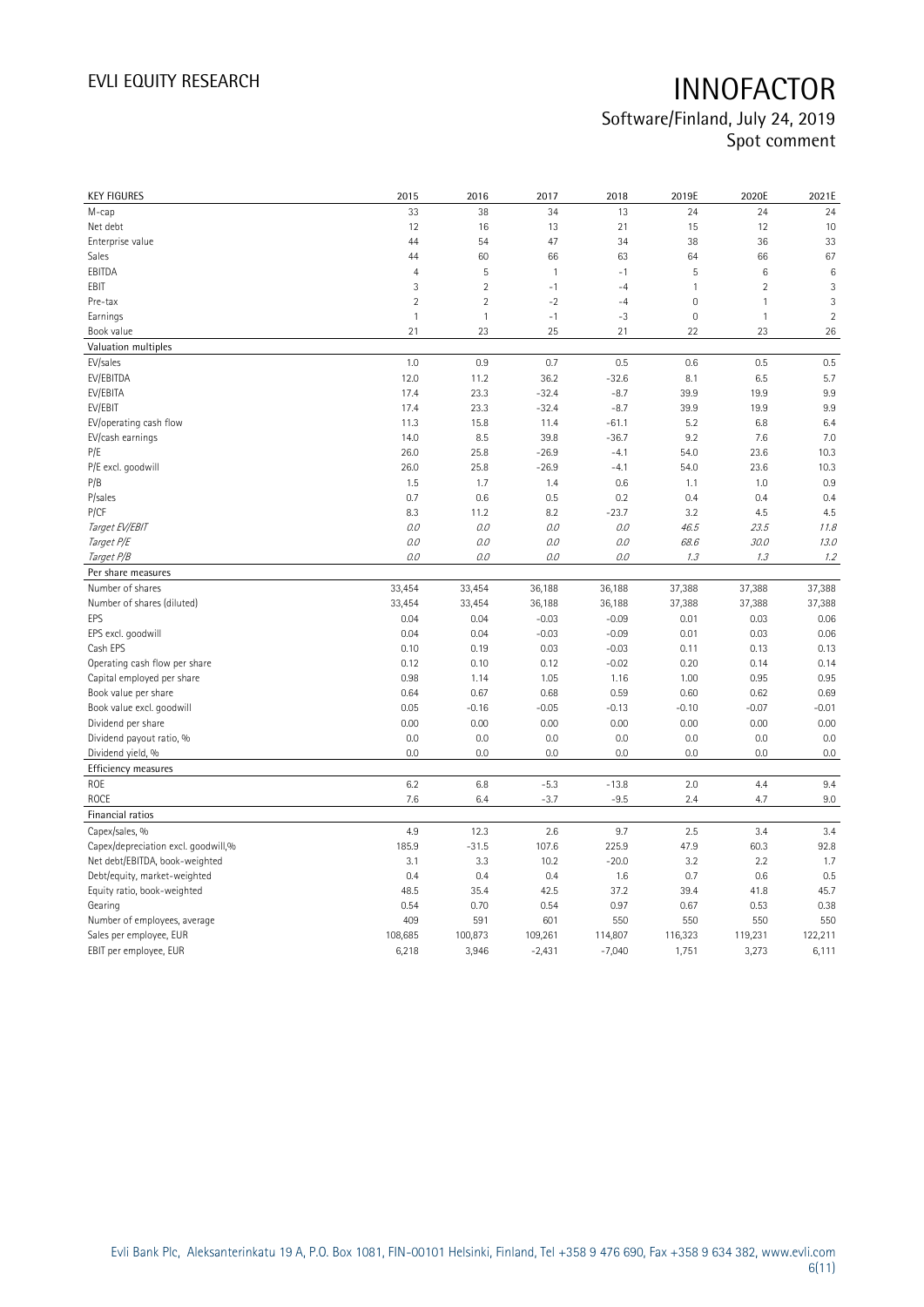# EVLI EQUITY RESEARCH **INNOFACTOR** Software/Finland, July 24, 2019 Spot comment

COMPANY DESCRIPTION: Innofactor provides software products and solutions to commercial, public sector, and membership-based organizations in the Nordic countries. It specializes in Microsoft-based cloud solutions and digital transformation.

### INVESTMENT CASE:

| <b>OWNERSHIP STRUCTURE</b>                 | SHARES     | <b>EURm</b> | 0/0   |
|--------------------------------------------|------------|-------------|-------|
| Ensio Sami                                 | 7,880,237  | 4.965       | 21.1% |
| Ilmarinen Mutual Pension Insurance Company | 1,800,000  | 1.134       | 4.8%  |
| Jyrki Hallikainen                          | 1,471,009  | 0.927       | 3.9%  |
| Tilman Tuomo Tapani                        | 1,265,437  | 0.797       | 3.4%  |
| Laiho Rami Tapani                          | 1,265,159  | 0.797       | 3.4%  |
| Linturi Kaija and Risto                    | 1,256,411  | 0.792       | 3.4%  |
| Ärje Matias Juhanpoika                     | 882,065    | 0.556       | 2.4%  |
| Mäki Antti Jussi                           | 877,192    | 0.553       | 2.3%  |
| Muukkonen Teemu Heikki                     | 522,230    | 0.329       | 1.4%  |
| Ingman Finance Oy Ab                       | 500,000    | 0.315       | 1.3%  |
| Ten largest                                | 17,719,740 | 11.163      | 47%   |
| Residual                                   | 19,668,485 | 12.391      | 53%   |
| Total                                      | 37,388,225 | 23.555      | 100%  |

| EARNINGS CALENDAR |  |
|-------------------|--|
|                   |  |

October 29, 2019 **Q3** report

OTHER EVENTS

COMPANY MISCELLANEOUS CEO: Sami Ensio Keilaranta 9, FI-02150 Espoo CFO: Markku Puolanne Tel: +358 (0)10 272 9000 IR: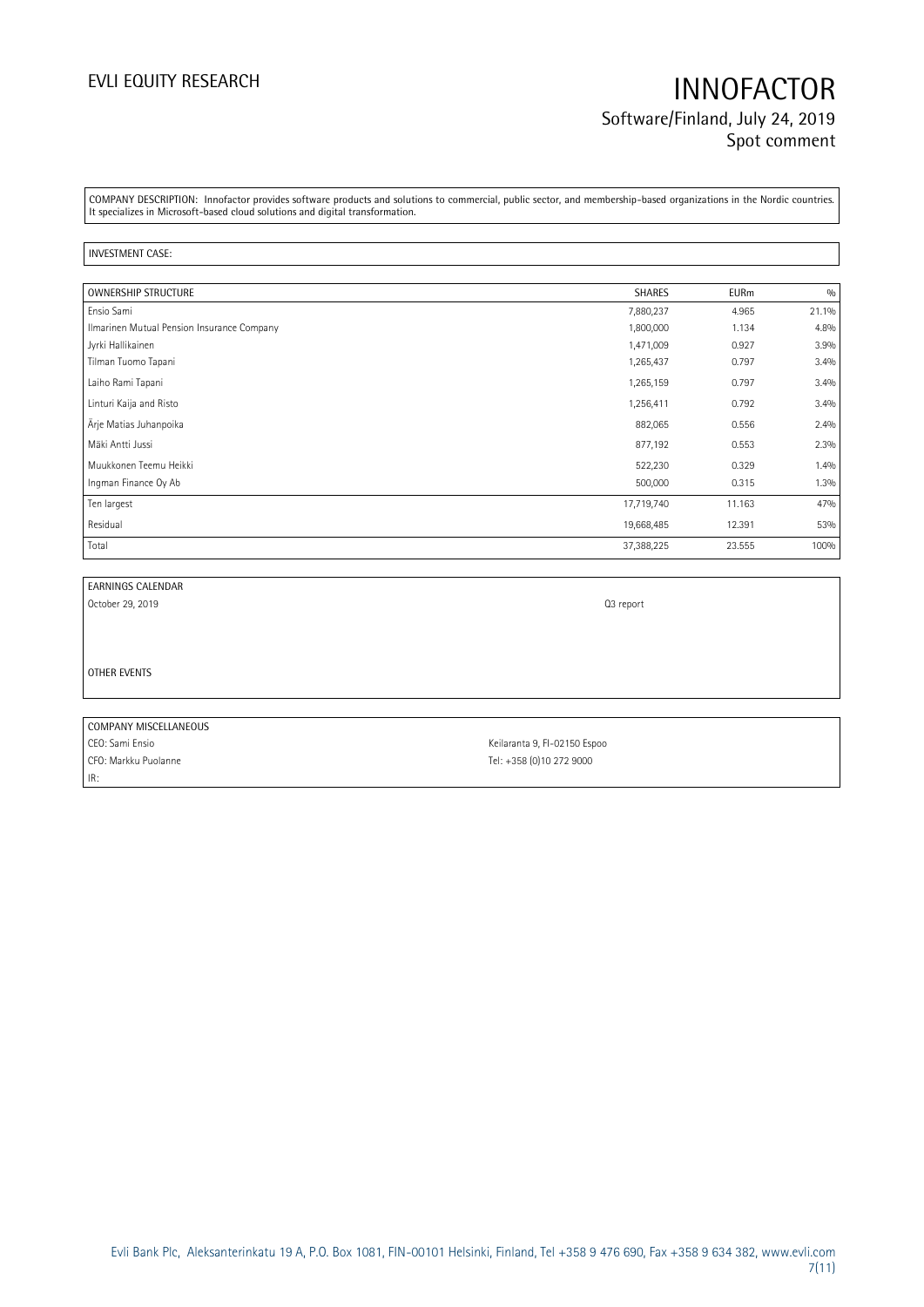Software/Finland, July 24, 2019 Spot comment

### DEFINITIONS

| P/E                                                                              | EPS                                                          |
|----------------------------------------------------------------------------------|--------------------------------------------------------------|
| Price per share                                                                  | Profit before extraordinary items and taxes                  |
|                                                                                  |                                                              |
| Earnings per share                                                               | $-$ income taxes $+$ minority interest                       |
|                                                                                  | Number of shares                                             |
| P/Sales                                                                          | <b>DPS</b>                                                   |
|                                                                                  | Dividend for the financial period per share                  |
| Market cap                                                                       |                                                              |
| <b>Sales</b>                                                                     |                                                              |
| P/BV                                                                             | <b>CEPS</b>                                                  |
| Price per share                                                                  | Gross cash flow from operations                              |
| Shareholders' equity $+$ taxed provisions per share                              | Number of shares                                             |
|                                                                                  |                                                              |
| P/CF                                                                             | EV/Share                                                     |
| Price per share                                                                  | Enterprise value                                             |
| Operating cash flow per share                                                    | Number of shares                                             |
|                                                                                  |                                                              |
| EV (Enterprise value)                                                            | Sales/Share                                                  |
| Market cap + net $debt$ + minority interest at market value                      | Sales                                                        |
|                                                                                  |                                                              |
| - share of associated companies at market value                                  | Number of shares                                             |
|                                                                                  |                                                              |
| Net debt<br>Interest bearing debt - financial assets                             | EBITDA/Share                                                 |
|                                                                                  | Earnings before interest, tax, depreciation and amortisation |
|                                                                                  | Number of shares                                             |
| EV/Sales                                                                         | EBIT/Share                                                   |
| Enterprise value                                                                 | Operating profit                                             |
| Sales                                                                            | Number of shares                                             |
|                                                                                  |                                                              |
| EV/EBITDA                                                                        | EAFI/Share                                                   |
| Enterprise value                                                                 | Pretax profit                                                |
| Earnings before interest, tax, depreciation and amortisation                     | Number of shares                                             |
|                                                                                  |                                                              |
| EV/EBIT                                                                          | Capital employed/Share                                       |
| Enterprise value                                                                 | Total assets - non interest bearing debt                     |
| Operating profit                                                                 | Number of shares                                             |
|                                                                                  |                                                              |
| Div yield, %                                                                     | Total assets                                                 |
| Dividend per share                                                               | <b>Balance sheet total</b>                                   |
| Price per share                                                                  |                                                              |
|                                                                                  |                                                              |
| Payout ratio, %                                                                  | Interest coverage (x)                                        |
| Total dividends                                                                  | Operating profit                                             |
| Earnings before extraordinary items and taxes - income taxes + minority interest | Financial items                                              |
|                                                                                  |                                                              |
| Net cash/Share                                                                   | Asset turnover (x)                                           |
| Financial assets $-$ interest bearing debt                                       | Turnover                                                     |
| Number of shares                                                                 | Balance sheet total (average)                                |
|                                                                                  |                                                              |
| ROA, %                                                                           | Debt/Equity, %                                               |
| Operating profit $+$ financial income $+$ extraordinary items                    | Interest bearing debt                                        |
| Balance sheet total - interest free short term debt                              | Shareholders' equity + minority interest + taxed provisions  |
| - long term advances received and accounts payable (average)                     |                                                              |
|                                                                                  |                                                              |
| ROCE, %                                                                          | Equity ratio, %                                              |
| Profit before extraordinary items + interest expenses + other financial costs    | Shareholders' equity + minority interest + taxed provisions  |
| Balance sheet total - non interest bearing debt (average)                        | Total assets - interest free loans                           |
|                                                                                  |                                                              |
| ROE, %                                                                           | CAGR, %                                                      |
| Profit before extraordinary items and taxes - income taxes                       | Cumulative annual growth rate $=$ Average growth per year    |
| Shareholders' equity + minority interest + taxed provisions (average)            |                                                              |
|                                                                                  |                                                              |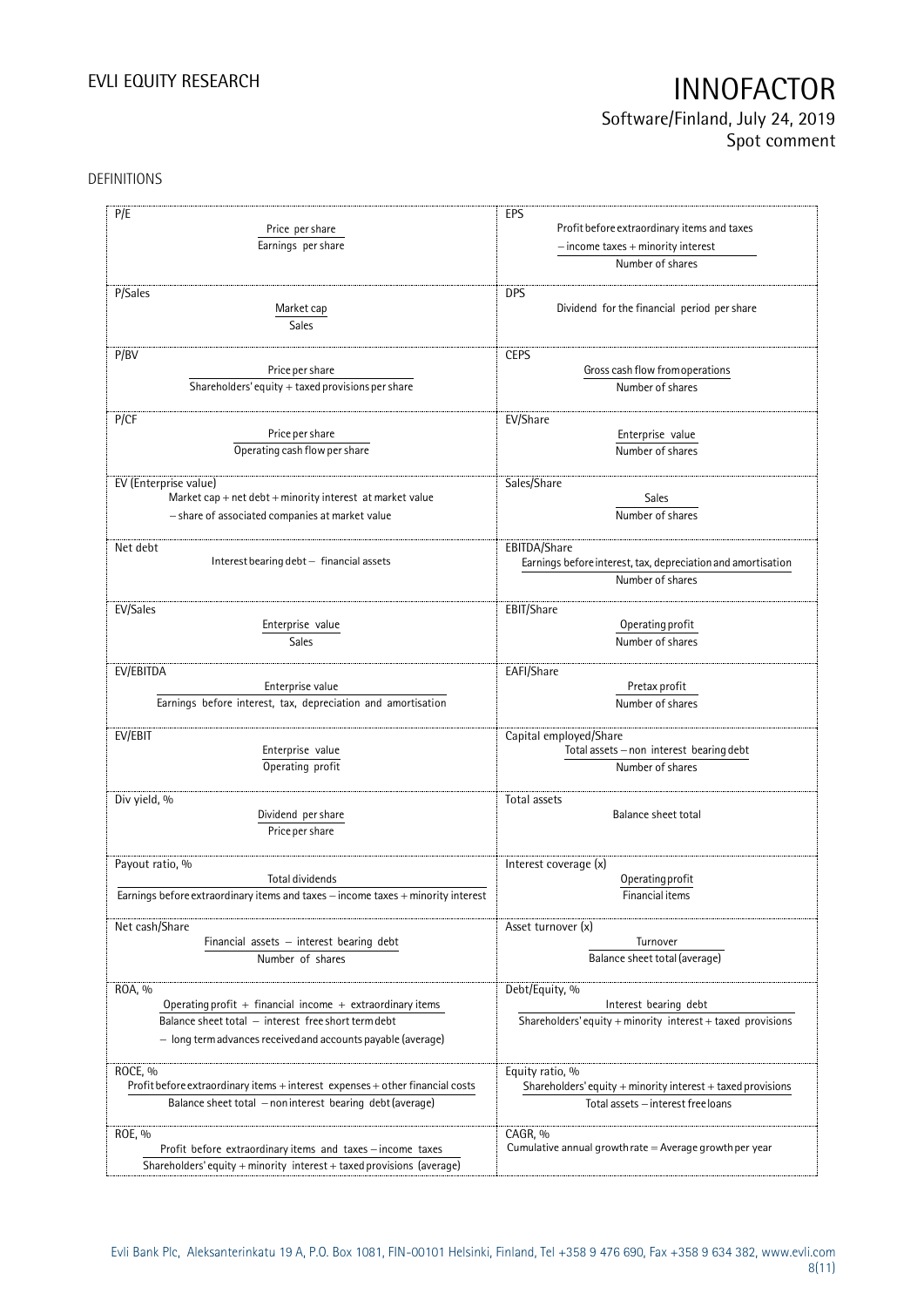# EVLI EQUITY RESEARCH **INNOFACTOR** Software/Finland, July 24, 2019

Spot comment

### Important Disclosures

Evli Research Partners Plc ("ERP") uses 12-month target prices. Target prices are defined by utilizing analytical techniques based on financial theory including (but not limited to) discounted cash flow analysis and comparative valuation. The selection of valuation methods depends on different circumstances. Target prices may be altered on the basis of new information coming to light in the underlying company or changes in interest rates, changes in foreign exchange rates, other securities prices or market indices or outlook for the aforementioned factors or other factors that may change the conditions of financial markets. Recommendations and changes by analysts are available at <https://research.evli.com/JasperAllModels.action?authParam=key;461&authParam=x;G3rNagWrtf7K&authType=3> Investment recommendations are defined as follows: Target price compared to share price Recommendation<br>  $\leq -10\%$  $\langle 5, 10, 10 \rangle$  SELL<br>  $\langle -10, 1, 10 \rangle$   $\langle 6, 10 \rangle$   $\langle 10, 10 \rangle$  $-10 - (+10) \%$  HOL<br>  $> 10 \%$  RIJY  $> 10\%$ ERP's investment recommendation of the analyzed company is updated at least 2 timer per year. 60% 53% 50% 39% 40% 30% 20% 8% 10%  $0%$ Sell Hold Buy

The graph above shows the distribution of ERP's recommendations of companies under coverage in 1st of February 2019. If recommendation is not given, it is not mentioned here.

### Name(s) of the analyst(s): Salokivi

This research report has been prepared by Evli Research Partners Plc ("ERP" or "Evli Research"). ERP is a subsidiary of Evli Bank Plc. Production of the investment recommendation has been concluded on 24.7.2019, 9:00. This report has been published on 24.7.2019, 9:15.

None of the analysts contributing to this report, persons under their guardianship or corporations under their control have a position in the shares of the company or related securities.

The date and time for any price of financial instruments mentioned in the recommendation refer to the previous trading day's closing price(s) unless otherwise stated in the report.

Each analyst responsible for the content of this report assures that the expressed views accurately reflect the personal views of each analyst on the covered companies and securities. Each analyst assures that (s)he has not been, nor are or will be, receiving direct or indirect compensation related to the specific recommendations or views contained in this report.

Companies in the Evli Group, affiliates or staff of companies in the Evli Group, may perform services for, solicit business from, hold long or short positions in, or otherwise be interested in the investments (including derivatives) of any company mentioned in the publication or report.

Neither ERP nor any company within the Evli Group have managed or co-managed a public offering of the company's securities during the last 12 months prior to, received compensation for investment banking services from the company during the last 12 months prior to the publication of the research report.

ERP may pursue an assignment from the issuer(s) of the financial instruments mentioned in the recommendation or this report. These assignments may have a limited economic or financial impact on ERP and/or Evli. Under such assignments ERP may perform services including, but not limited to, arranging investor meetings or –events, investor relations communication advisory and production of research material.

ERP has signed an agreement with the issuer of the financial instruments mentioned in the recommendation, which includes production of research reports. This assignment has a limited economic and financial impact on ERP and/or Evli. Under the assignment ERP performs services including, but not limited to,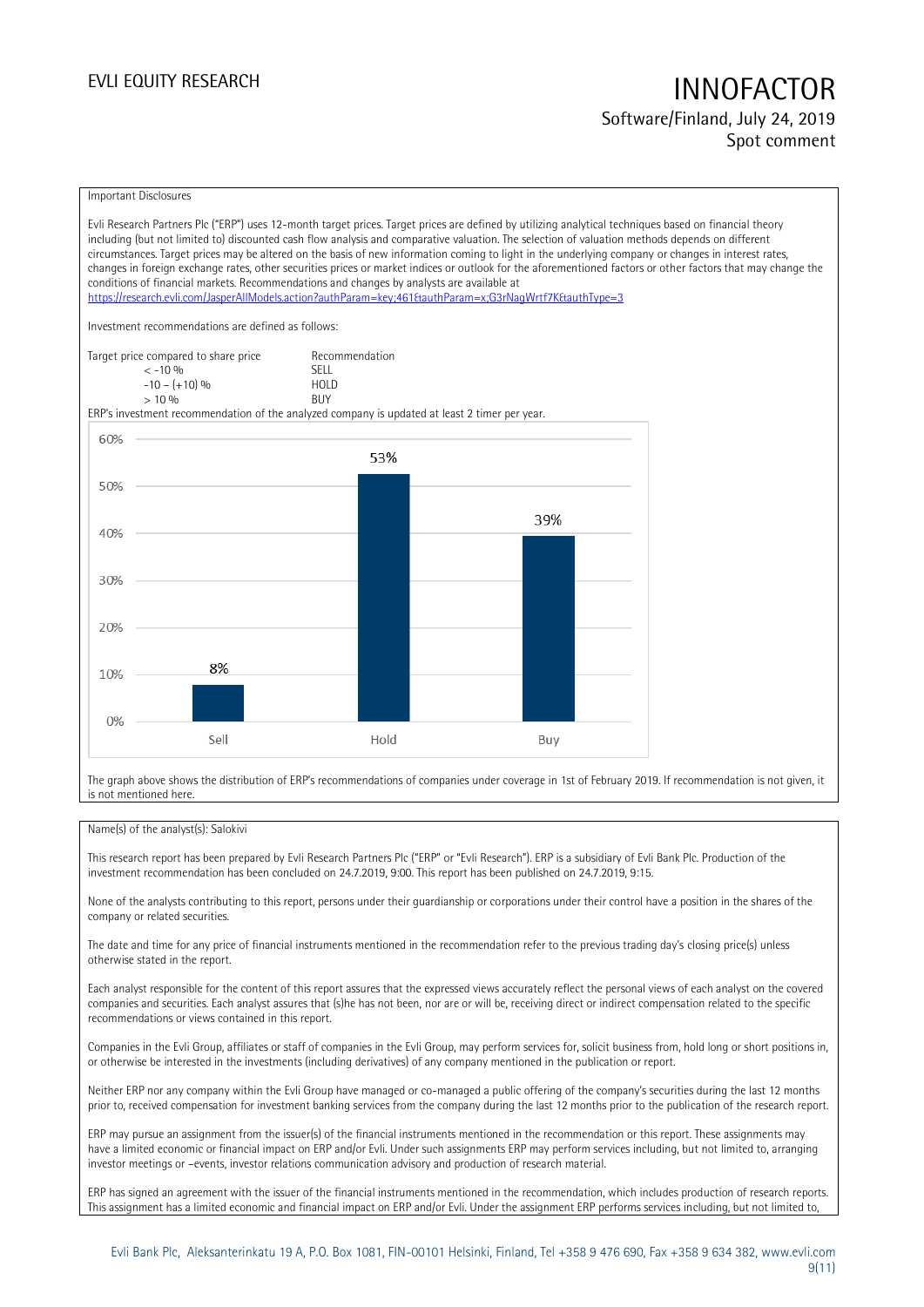## EVLI EQUITY RESEARCH **INNOFACTOR** Software/Finland, July 24, 2019 Spot comment

arranging investor meetings or –events, investor relations communication advisory and production of research material. ERP or another company within the Evli Group does not have an agreement with the company to perform market making services.

For the prevention and avoidance of conflicts of interests with respect to this report, there is an information barrier (Chinese wall) between Investment Research and Corporate Finance units concerning unpublished investment banking services to the company. The remuneration of the analyst(s) is not tied directly or indirectly to investment banking transactions performed by Evli Bank Plc or any company within Evli Group.

This report has not been disclosed to the company prior to its dissemination.

This report is provided and intended for informational purposes only and may not be used or considered under any circumstances as an offer to sell or buy any securities or as advice to trade any securities.

This report is based on sources ERP considers to be correct and reliable. The sources include information providers Reuters and Bloomberg, stock-exchange releases from the companies and other company news, Statistics Finland and articles in newspapers and magazines. However, ERP does not guarantee the materialization, correctness, accuracy or completeness of the information, opinions, estimates or forecasts expressed or implied in the report. In addition, circumstantial changes may have an influence on opinions and estimates presented in this report. The opinions and estimates presented are valid at the moment of their publication and they can be changed without a separate announcement. Neither ERP nor any company within the Evli Group are responsible for amending, correcting or updating any information, opinions or estimates contained in this report. Neither ERP nor any company within the Evli Group will compensate any direct or consequential loss caused by or derived from the use of the information represented in this publication.

All information published in this report is for the original recipient's private and internal use only. ERP reserves all rights to the report. No part of this publication may be reproduced or transmitted in any form or by any means, electronic, mechanical, photocopying, recording or otherwise, or stored in any retrieval system of any nature, without the written permission of ERP.

This report or its copy may not be published or distributed in Australia, Canada, Hong Kong, Japan, New Zealand, Singapore or South Africa. The publication or distribution of this report in certain other jurisdictions may also be restricted by law. Persons into whose possession this report comes are required to inform themselves about and to observe any such restrictions.

Evli Bank Plc is not registered as a broker-dealer with the U. S. Securities and Exchange Commission ("SEC"), and it and its analysts are not subject to SEC rules on securities analysts' certification as to the currency of their views reflected in the research report. Evli Bank is not a member of the Financial Industry Regulatory Authority ("FINRA"). It and its securities analysts are not subject to FINRA's rules on Communications with the Public and Research Analysts and Research Reports and the attendant requirements for fairness, balance and disclosure of potential conflicts of interest. This research report is only being offered in U.S. by Auerbach Grayson & Company, LLC (Auerbach Grayson) to Major U.S. Institutional Investors and is not available to, and should not be used by, any U.S. person or entity that is not a Major U.S. Institutional Investor. Auerbach Grayson is a broker-dealer registered with the U.S. Securities and Exchange Commission and is a member of the FINRA. U.S. entities seeking more information about any of the issuers or securities discussed in this report should contact Auerbach Grayson. The securities of non-U.S. issuers may not be registered with or subject to SEC reporting and other requirements.

ERP is not a supervised entity but its parent company Evli Bank Plc is supervised by the Finnish Financial Supervision Authority.